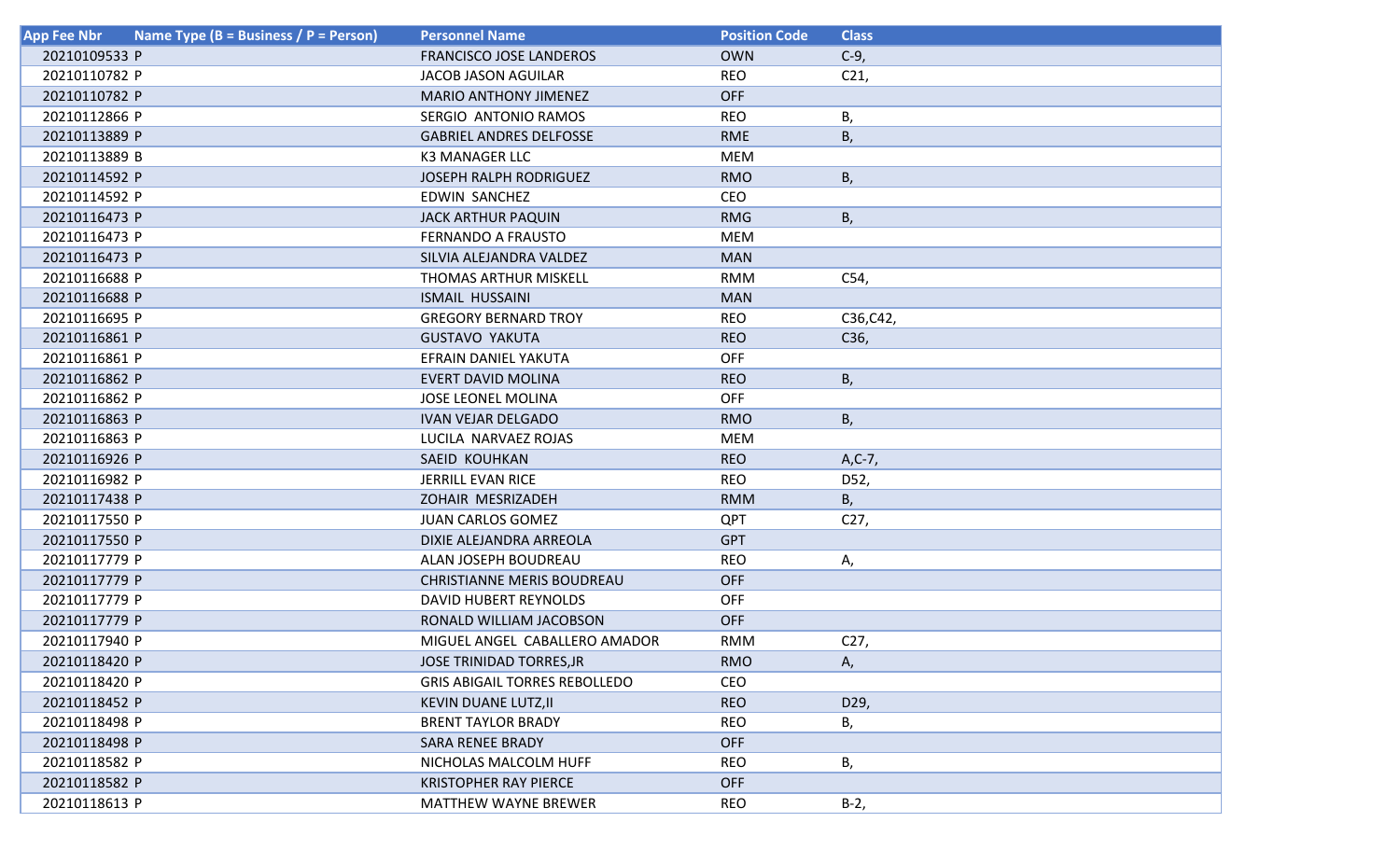| 20210118613 P | MIRANDA ELAINE BREWER               | <b>OFF</b> |                 |
|---------------|-------------------------------------|------------|-----------------|
| 20210118634 P | CHRISTOPHER KALLA                   | <b>OWN</b> | В,              |
| 20210118658 P | <b>DENNIS GARFIELD CURTIS</b>       | <b>RME</b> | C15, C54,       |
| 20210118658 P | MAX I GURTH                         | CEO        |                 |
| 20210118658 P | <b>XOCHITL RUIZ</b>                 | <b>OFF</b> |                 |
| 20210118759 P | <b>MARK THOMAS CRAMBLET</b>         | <b>OWN</b> | В,              |
| 20210118839 P | AGUSTIN FERNANDO ARAGON HARRISON    | <b>RMM</b> | C10,            |
| 20210119271 P | ADAM JOSEPH NORVELL - BRILEY        | <b>REO</b> | C <sub>20</sub> |
| 20210119548 P | NICHOLAS JOSEPH RUBINI              | <b>REO</b> | D49,            |
| 20210119548 P | MICHAEL ANDREW RUBINI               | <b>OFF</b> |                 |
| 20210119998 P | MICHAEL ALEJANDRO SANTANA           | <b>RMM</b> | D49,            |
| 20210119998 P | CARLOS ALBERTO CEJA                 | <b>MEM</b> |                 |
| 20210120215 P | <b>TODD MICHAEL HARRIS</b>          | <b>RMM</b> | В,              |
| 20210120215 P | KAMAU ELAN CARLISLE                 | <b>MEM</b> |                 |
| 20210120219 P | <b>JOSE HUMBERTO BARAJAS</b>        | <b>OWN</b> | C39,            |
| 20210120243 P | <b>BARDO MARK GALLORO</b>           | <b>OWN</b> | B,C17,          |
| 20210120307 P | DARREN JOEL VALLE                   | <b>RMG</b> | А,              |
| 20210120307 P | <b>DERODRICK KEYON NASH</b>         | MAN        |                 |
| 20210120307 P | <b>CHRISTOPHER DAVID BOELSTERLI</b> | <b>MEM</b> |                 |
| 20210120420 P | <b>GILBERTO ANTONIO BARRAZA</b>     | <b>OWN</b> | C43,            |
| 20210120432 P | ERIC ERNESTO SOLORIO                | <b>OWN</b> | C10,            |
| 20210120433 P | MARK ANTHONY PIACENZA, JR           | <b>OWN</b> | C10,            |
| 20210120434 P | DAVID JAMES LIPPE                   | <b>REO</b> | В,              |
| 20210120508 P | GIOVANNI DANIEL AGUILAR SALAZAR     | <b>OWN</b> | D34,            |
| 20210120509 P | <b>DAVID EUGENE HOWELL</b>          | <b>OWN</b> | C27,            |
| 20210120524 P | KENNETH RAY CAVENAUGH               | <b>REO</b> | C10,            |
| 20210120527 P | <b>JUAN MANUEL LOPEZ</b>            | <b>OWN</b> | В,              |
| 20210120528 P | <b>ISAAC AUSTRIA</b>                | <b>OWN</b> | $B-2$ ,         |
| 20210120529 P | VICTOR MANUEL AVALOS MANZO          | <b>OWN</b> | C39,            |
| 20210120531 P | AUSTIN DILLON, JR                   | <b>OWN</b> | В,              |
| 20210120536 P | LIZETH SEPULVEDA                    | <b>OWN</b> | D12,            |
| 20210120555 P | FRANCISCO RENDON CONTRERAS          | <b>OWN</b> | C12,            |
| 20210120558 P | TYLER NICOLAN O'REILLY              | <b>OWN</b> | В,              |
| 20210120559 P | <b>JUNJIE LI</b>                    | <b>REO</b> | В,              |
| 20210120561 P | DANIELLE ADAIR MCHUGH               | <b>OWN</b> | В,              |
| 20210120562 P | ERICK MAGANA                        | <b>OWN</b> | C <sub>15</sub> |
| 20210120564 P | MATEO ALVARO, JR                    | <b>OWN</b> | C33,            |
| 20210120566 P | <b>CONOR AGUSTINE CRAWFORD</b>      | <b>OWN</b> | C36,            |
| 20210120568 P | SEAN SCOTT TALBOT                   | <b>REO</b> | А,              |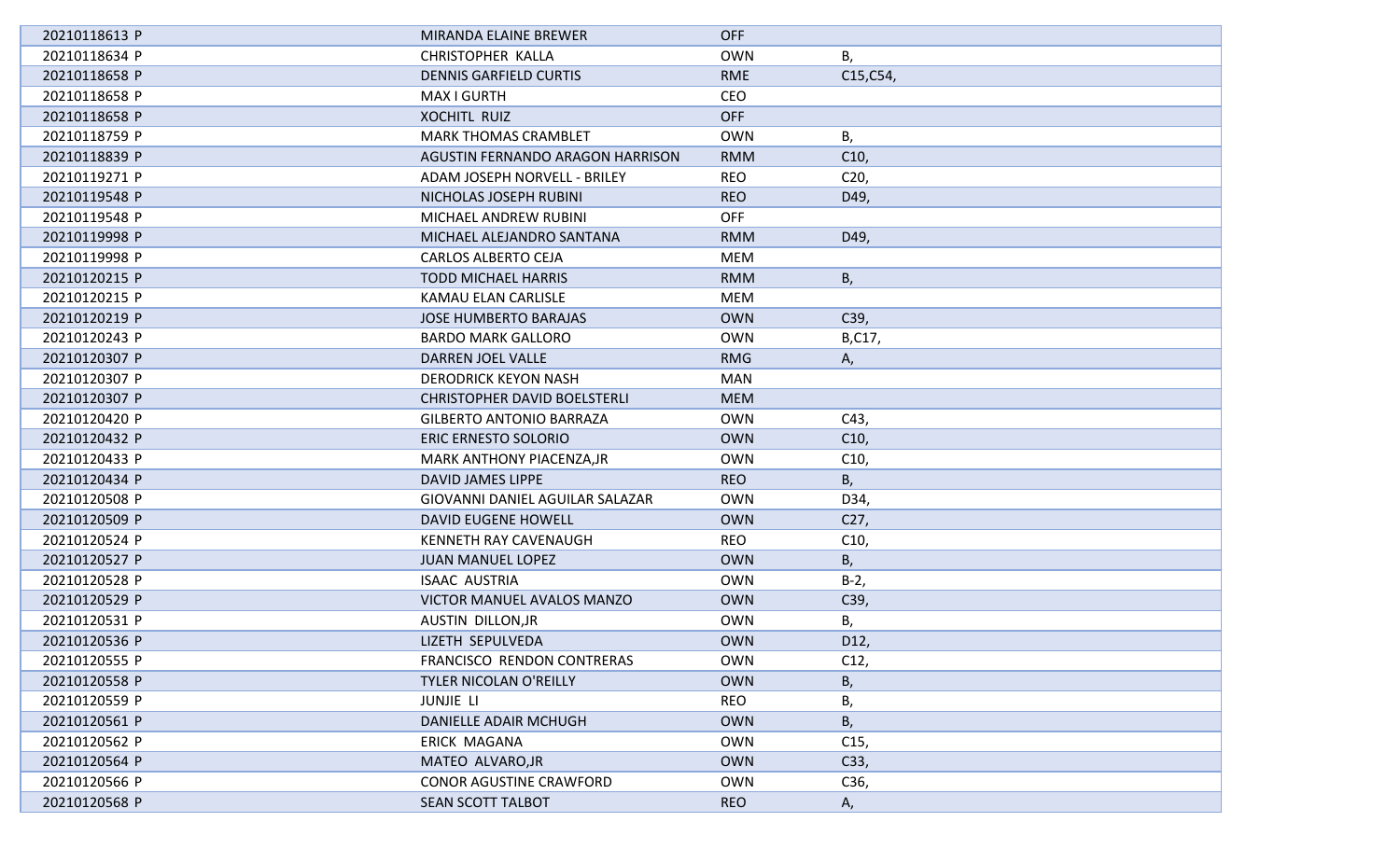| 20210120568 P | ASHLEE BRIANNE TALBOT               | <b>OFF</b> |                 |
|---------------|-------------------------------------|------------|-----------------|
| 20210120584 P | <b>CHRISTOPHER CARSON LONG</b>      | <b>RMO</b> | В,              |
| 20210120584 P | JOHNNY DANG DAO                     | <b>OFF</b> |                 |
| 20210120584 P | <b>AYKUT GOKCE</b>                  | <b>CEO</b> |                 |
| 20210120588 P | JOHN ANTHONY MONACELLI              | <b>RME</b> | C12,            |
| 20210120588 P | MARK YOUNG, JR                      | <b>OWN</b> |                 |
| 20210120589 P | CARLOS ALBERTO OROZCO GUTIERREZ     | <b>OWN</b> | $B-2$ ,         |
| 20210120590 P | ARISTEO LOPEZ GONZALEZ              | <b>REO</b> | C10,            |
| 20210120590 P | ANTONIO ARISTEO LOPEZ               | <b>OFF</b> |                 |
| 20210120590 P | <b>JOSE PRAXEDES LOPEZ</b>          | <b>OFF</b> |                 |
| 20210120593 P | MITCHELL GENE BELL                  | <b>OWN</b> | $C-8$ ,         |
| 20210120594 P | DARIO FLORES                        | <b>OWN</b> | C33,            |
| 20210120595 P | KARAPET MGDESYAN                    | <b>REO</b> | C54,            |
| 20210120596 P | ALBERTO ANTHONY GONZALEZ            | <b>OWN</b> | C <sub>20</sub> |
| 20210120598 P | <b>WYATT COLE HOWARD</b>            | <b>OWN</b> | C36,            |
| 20210120599 P | <b>GREYSI ELIZABETH PEIRCESWIFT</b> | <b>RMO</b> | C53,            |
| 20210120599 P | EDUARDO GARCIA VILLASENOR           | <b>CEO</b> |                 |
| 20210120605 P | RAMON ARTURO MARTINEZ GODINEZ       | <b>REO</b> | C17,            |
| 20210120615 P | BRYAN ANTHONY MENENDEZ              | <b>REO</b> | C43,            |
| 20210120618 P | RONALD ALLEN SPALLIERO, II          | <b>OWN</b> | C43,            |
| 20210120619 P | STEVEN BRETT PICARD                 | <b>REO</b> | C <sub>20</sub> |
| 20210120621 P | VITOR BARBARA JAGER                 | <b>OWN</b> | C <sub>15</sub> |
| 20210120626 P | <b>JORGE ALFREDO TAFOLLA</b>        | <b>OWN</b> | В,              |
| 20210120628 P | <b>GREGORY JOHN WELLEN</b>          | <b>OWN</b> | C33,            |
| 20210120632 P | JOSE BALLARDO GUAJARDO              | <b>OWN</b> | В,              |
| 20210120633 P | <b>CHENGDAN SONG</b>                | <b>OWN</b> | В,              |
| 20210120645 P | <b>CHRISTIAN EDWIN RAMIREZ</b>      | <b>OWN</b> | C36,            |
| 20210120649 P | <b>COSME GARDUNO</b>                | <b>RMG</b> | C <sub>27</sub> |
| 20210120649 P | DANIEL PALOMINO GOMEZ               | <b>MAN</b> |                 |
| 20210120653 P | FERNANDO SOLIS HERNANDEZ            | <b>OWN</b> | В,              |
| 20210120655 P | DEREK JAMES AMSBERRY                | <b>OWN</b> | А,              |
| 20210120656 P | LUZINSKY HAMMER                     | <b>OWN</b> | C36,            |
| 20210120657 P | <b>AUSTIN DAVID BIDDLE</b>          | <b>REO</b> | C36,            |
| 20210120658 P | <b>JOSHUA BRIAN DELLSITE</b>        | <b>OWN</b> | C10,            |
| 20210120663 P | <b>CRAIG PRYCE JOHNSON</b>          | <b>OWN</b> | C27,            |
| 20210120666 P | <b>CARL GUS WINZEN</b>              | <b>OWN</b> | C10, D56,       |
| 20210120670 P | BERNARDO DRACHEMBERG                | <b>RMO</b> | В,              |
| 20210120670 P | <b>BRENDA DENISE NOPERY</b>         | <b>OFF</b> |                 |
| 20210120671 P | ANGELA VITALINA ALVAREZ MACHUCA     | <b>RMO</b> | C33,            |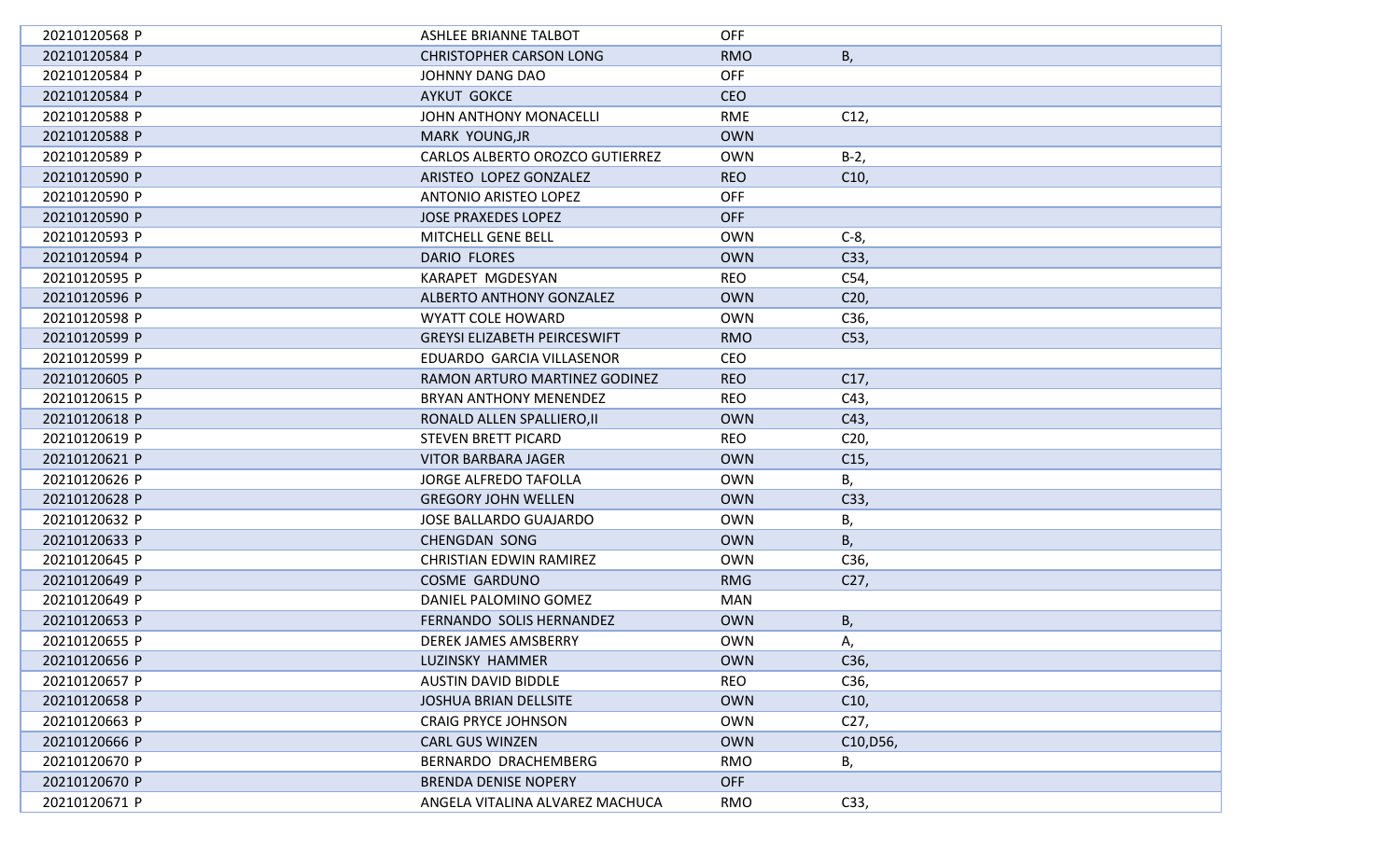| 20210120674 P | PETER MARIA NIEUWENHUIZEN          | <b>REO</b> | $C-6$           |
|---------------|------------------------------------|------------|-----------------|
| 20210120678 P | JOSEPH MICHAEL RADAN               | <b>RMM</b> | C32,            |
| 20210120678 P | <b>RICK MORELLI</b>                | <b>CEO</b> |                 |
| 20210120678 P | MARK DISTEFANO                     | <b>OFF</b> |                 |
| 20210120720 P | JAIME CASTRO-CASTELLANOS           | <b>REO</b> | B,              |
| 20210120746 P | JASON SCOTT LEON                   | <b>RMM</b> | $C-7,$          |
| 20210120756 P | <b>CRAIG RUSSELL HARVEY</b>        | <b>REO</b> | В,              |
| 20210120759 P | JONATHAN EDWARD WILLIAMS           | RMO        | C10,            |
| 20210120759 P | <b>JAMES TABAR LYNCH</b>           | <b>OFF</b> |                 |
| 20210120765 P | PAUL BERNARD MANSOURIAN            | <b>RMO</b> | C10,            |
| 20210120765 P | JOSE EDWIN ORTEGA LEON             | <b>CEO</b> |                 |
| 20210120765 P | MAHMOUD GAFI                       | <b>OFF</b> |                 |
| 20210120766 P | <b>STEVEN PHILLIP MUNOZ</b>        | <b>RMO</b> | C36,            |
| 20210120766 P | PAIGE LYANNE MOORE                 | <b>CEO</b> |                 |
| 20210120768 P | <b>CALVIN JOSEPH CUTLER</b>        | <b>REO</b> | B,              |
| 20210120770 P | RICARDO ROBLES                     | <b>REO</b> | C39,            |
| 20210120770 P | ADZIRI KAROLINA ROBLES             | <b>OFF</b> |                 |
| 20210120773 P | <b>JAMES MICHAEL HARPER</b>        | <b>OWN</b> | B,C10,C46,      |
| 20210203908 P | <b>JAMES WILLIAM HANSON</b>        | <b>RMO</b> | C39,            |
| 20210204168 P | <b>NOAH RUSSELL BAUERS</b>         | <b>REO</b> | D03,            |
| 20210204706 P | ALEKSANDR SHYLO                    | <b>REO</b> | В,              |
| 20210205317 P | JAVIER VASQUEZ                     | <b>REO</b> | D49,            |
| 20210205320 P | <b>JASON LEE PLANK</b>             | <b>REO</b> | C13,            |
| 20210205477 P | <b>BRIAN MATAMOROS</b>             | <b>RMO</b> | C10,            |
| 20210205479 P | ALVIN JESSE GARCIA                 | <b>RMO</b> | Α,              |
| 20210205561 P | <b>GREG MARC SMITH</b>             | <b>RMO</b> | В,              |
| 20210205597 P | <b>JOSE ROBERTO ORTIZ</b>          | <b>REO</b> | C <sub>27</sub> |
| 20210205750 P | JULIO CESAR DELGADO ARANDA         | <b>RME</b> | D06,C27,        |
| 20210205848 P | <b>BARRY HUGH INMAN</b>            | <b>RMO</b> | C39,            |
| 20210205852 P | <b>SCOTT CHRISTOPHER RUSH</b>      | <b>OWN</b> | D24,            |
| 20210205860 P | <b>MARIO ROLANDO HERRERA</b>       | <b>REO</b> | C10,            |
| 20210205871 P | SAMSON BONSOL BORJA, JR            | <b>REO</b> | C10,            |
| 20210205983 P | EDWARD WAYNE MARVIN                | QPT        | C47,            |
| 20210205984 P | <b>JIMMY DEAN PONDER</b>           | <b>REO</b> | C13,            |
| 20210205985 P | <b>DEREK RICHARD GUST</b>          | <b>REO</b> | В,              |
| 20210205987 P | TALINE AGHAVNI KHOJIKIAN           | <b>RMO</b> | В,              |
| 20210205990 P | NICHOLAS WILLIAM DELUCCHI          | <b>QPT</b> | В,              |
| 20210205993 P | <b>CHRISTOPHER GINO TATASCIORE</b> | <b>REO</b> | B,C39,          |
| 20210205994 P | PETER MICHAEL OLAH                 | <b>REO</b> | А,              |